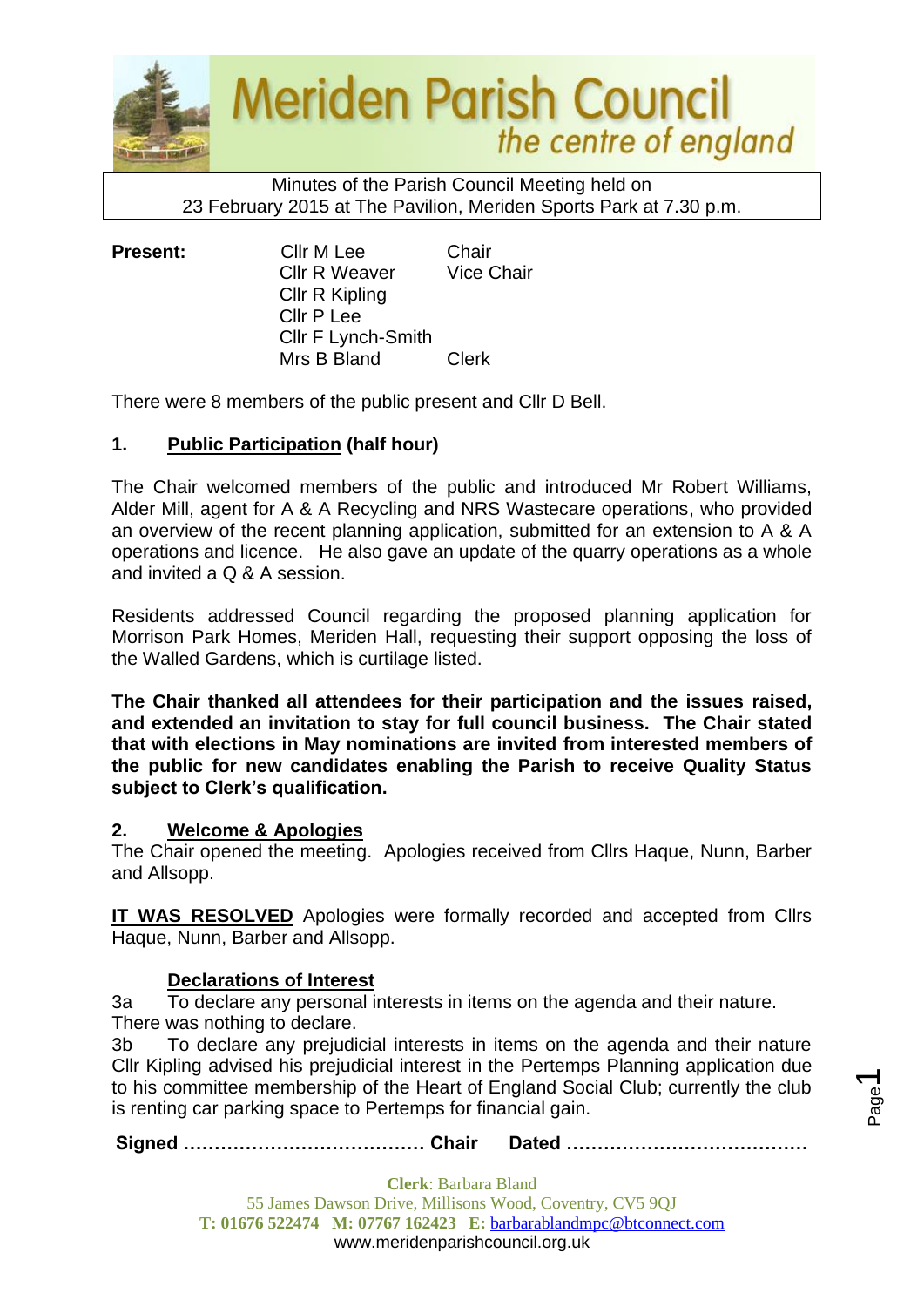

**IT WAS RESOLVED** Members accepted Cllr Kipling's declaration which is duly noted and formally recorded. Pertemps application has been refused; however any future appeal or re-submission will be considered with the exclusion of Cllr Kipling.

# **4. Minutes**

The minutes of the meeting held on 26th January 2015 were considered and agreed.

**IT WAS RESOLVED** Members approved the minutes as a true record of 26<sup>th</sup> January 2015 and the Chair signed.

Matters/actions arising: All as per agenda and standing items.

# **5. Policy Review**

The Clerk had circulated:-

• Complaints Policy

Members considered the policy document and agreed content.

• Grant Awarding Policy

Members considered the policy document and requested amendment to item 1 bullet point 6 stating "In particular projects will be considered that achieve one or more of the following", should be changed to "In particular projects will be considered that address one or more of the following".

**IT WAS RESOLVED** Cllr Kipling proposed acceptance and adoption of Complaints Policy and Grant Awarding Policy subject to above amendment being made. Cllr P Lee seconded proposal. Members unanimously agreed.

# **6. Finance**

6.1 Approve February Payments

Members received payments for approval. Cllr P Lee proposed approval, seconded by Cllr R Kipling.

**IT WAS RESOLVED** Members approved February payments.

6.2 St Laurence Church – Maintenance Request

This item requires cost comparison exercise using Parish Council contractors and therefore is deferred to next meeting.

**IT WAS RESOLVED** Members agreed deferment of item to next meeting.

# **7. Progress Reports**

7.1 Village Hall Management Committee

**Signed ………………………………… Chair Dated …………………………………**

Page  $\boldsymbol{\sim}$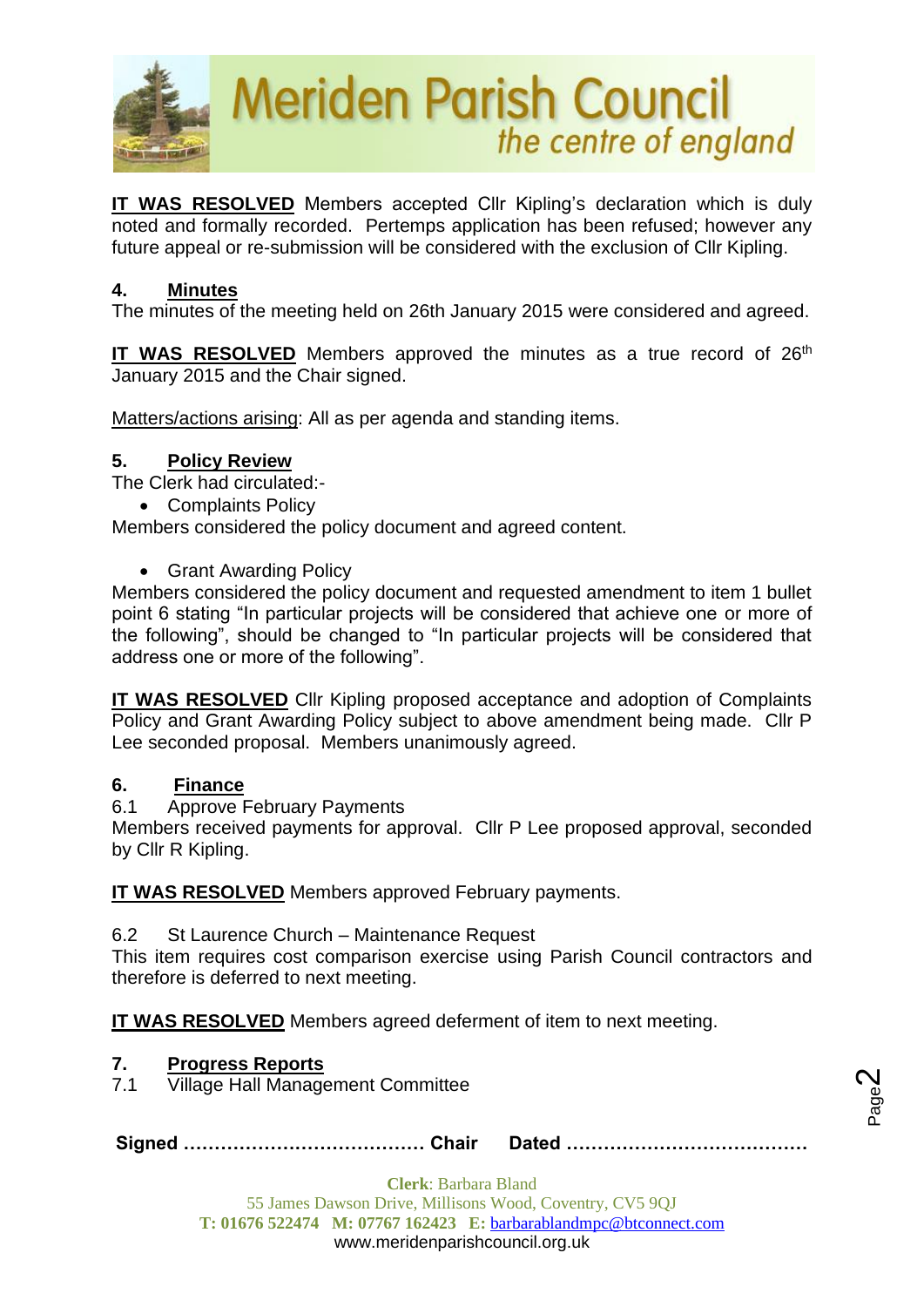

Cllr Lynch-Smith advised that the next film night will be 28<sup>th</sup> January with the Best Exotic Marigold Hotel being shown; tickets £5 with light refreshments. All other dates are listed in the Meriden Mag.

7.2 Community Governor for Meriden C of E School

Cllr Weaver reported that the new school Governance structure will go to cabinet in March for approval. Cllr Weaver has been co-opted due to her finance/buildings knowledge and as such will not be the Community Governor under the auspices of the Parish Council. School has returned after half term and is looking for external capital funding for urgent repairs and maintenance work; it was reiterated again that the local authority made no provision for s106 from Taylor Wimpey Homes development. Action planning linked to Ofsted continues

7.3 War Memorials Nothing to report.

7.4 Meriden Pool Nothing to report.

7.5 Allotments Nothing to report.

#### 7.6 Footpaths/Forum

Cllr Lynch-Smith advised that due to weather no further work had been undertaken, however as weather improves she will be out and about again.

#### 7.7 Quarries Liaison Group

The next meeting will be held on 9<sup>th</sup> March 2015. There is ongoing communication with NRS regarding Area G wheelwash and sweepers operating on Birmingham Road due to build up of mud and debris on highway. It was also noted that Cornets End Lane is not being swept and cleaned.

**Action**: The Clerk will follow up Cornets End Lane concerns with Robert Williams and Highways.

#### 7.8 Solihull Area Committee

Cllr Weaver advised that the CEO of SMBC, Nick Page, attended the recent meeting. There were lots of questions but the bottom line is for an improvement to working relationships; empowering local councils enabling them to do things differently; economic growth of Solihull Borough, loss of greenbelt is unavoidable however he wants to keep as much as possible without affecting the economic growth and investment.

**Signed ………………………………… Chair Dated …………………………………**

Page ო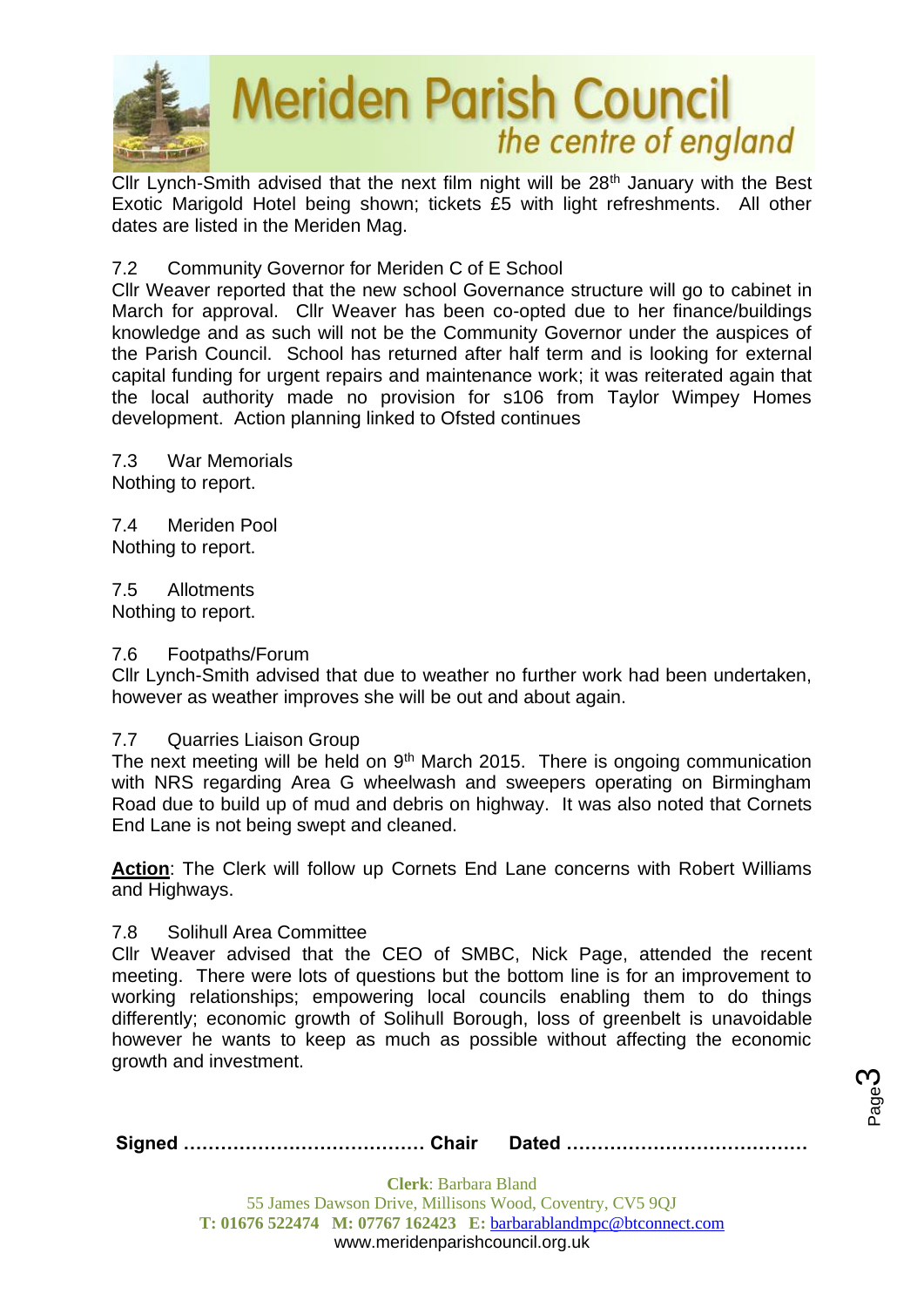

# 7.9 Tree Wardens & TPO List

Cllr Lynch-Smith reported that the next meeting is tonight and she has sent apologies with a request to change the meeting date to avoid clashes.

#### 7.10 Community Surgeries

The clerk reported Community Surgery was held on Monday 2nd February 2015:-

- Leys Lane on-going issues with allotments, speeding traffic, crossing point, hedge reinstatement, secure fencing to allotment gardens. Residents have formed a steering group working with SMBC and Taylor Wimpey to achieve conditions of planning permission.
- Neighbourhoods in Bloom planning with resident volunteers re sponsorship, hanging baskets, resident poly tunnels.
- Quarry Area G complaints re mud and debris on road leading onto A45.
- Funday Sunday looking into insurance and risk assessment.
- Lights on tree in middle of roundabout request for removal.
- Highways issues with parking obstructions to footpaths and walkways.

# 7.11 Community Speed Watch

Cllr Barber had sent a message via the clerk to record he was still waiting for PC Smith to get back to him. Cllr Lynch-Smith asked if there was any follow up to her suggestion of different colour speeding warning lights?

**Action**: The Clerk will follow up with Highways colleagues.

#### 7.12 HS2

Cllr Bell reported that the working party had met last week. Berkswell and Balsall Common PCs are in conversations to mitigate against construction traffic, the construction village and tunnel.

# 7.13Meriden Sports Park (quarterly summary only)

Cllr Weaver advised that the Charities Commission made suggestions for the application and proposed structure for Sports Park management. As Chair of the Sports Park she sought advice from a local retired solicitor, who accompanied her to meet with Mander Hadley senior partner for some pro-bono advice. There is a need to amend the Articles of Association and appoint a solicitor that is independent of the Parish Council. A legal agreement will be set up as the Parish Council will own the asset and rent it to Meriden Sports Park Limited. Cllr Weaver advised that she had done some financial modelling and the funds currently invested with CCLA will last 27 years however the long term goal is for charity registration and then funding to be secured from external sources. There is also the need for there to be more Trustees on the Board of Meriden Sports Park Limited from the local community which is anticipated to be in place by May.

|--|--|

Page 4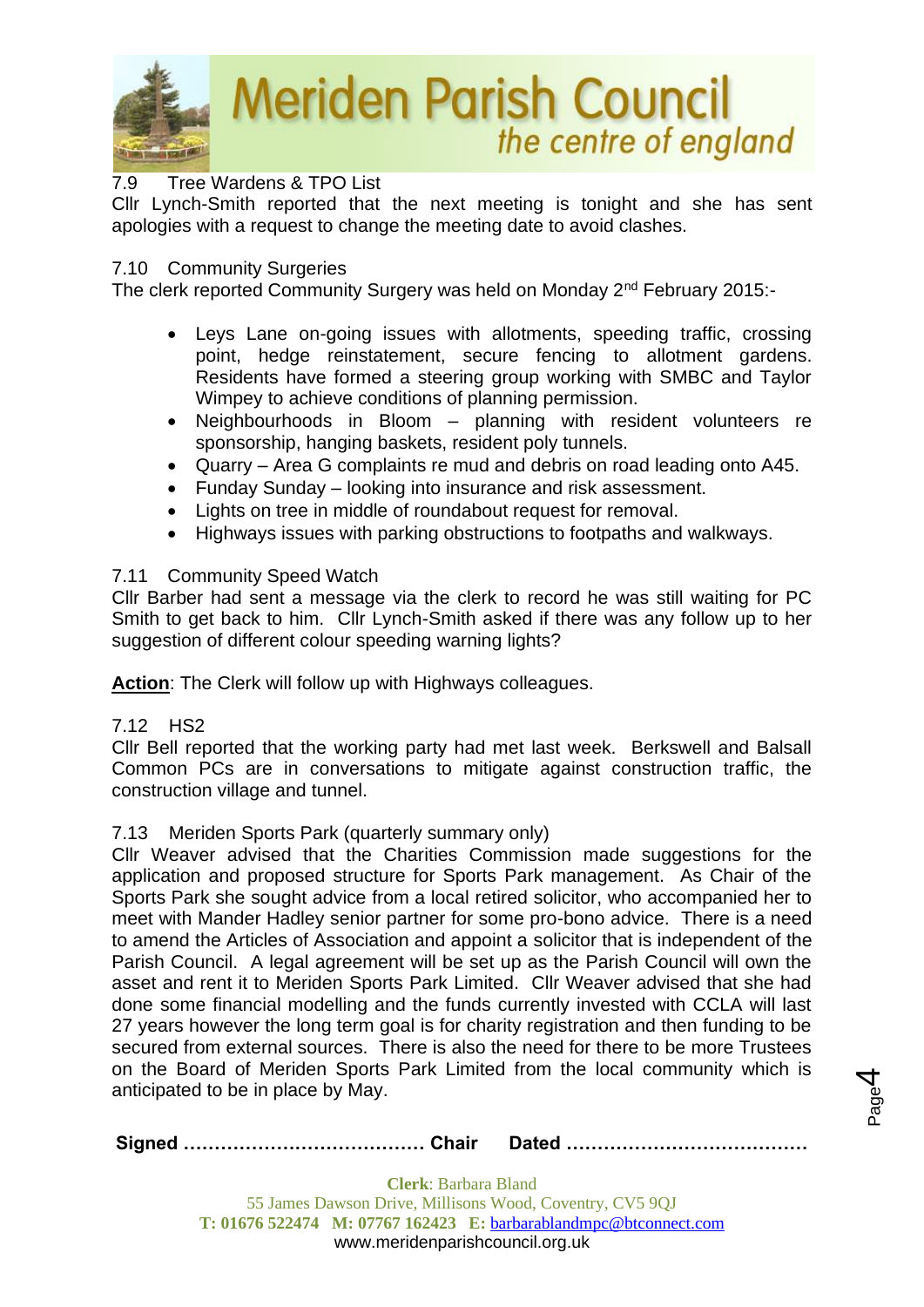

Cllr Lynch-Smith asked if representatives from the village will be part of the operational team running the Sports Park. Cllr Weaver confirmed that a new organisational structure will include user group representation and added a user's group meeting is arranged quarterly and a Director's meeting is arranged bi-monthly.

Cllr Weaver reiterated that Mander Hadley's credentials include similar set ups for Coventry Cathedral, Belgrade Theatre and Coventry Charities. She therefore recommends the appointment of Mander Hadley as Meriden Sports Park Solicitors moving forward.

**IT WAS RESOLVED** Members considered the recommendation to appoint Mander Hadley as Meriden Sports Park Solicitors; Cllr Kipling proposed approval and this was seconded by Cllr P Lee.

# **8. Clerk's Report**

The Clerk circulated Clerks's Actions; there were no questions raised.

# **9. District and Ward Councillor Reports**

Cllr Bell advised:-

- Roy Eaton, SMBC had requested topics for scrutiny for 3<sup>rd</sup> March 2015 from Berkswell PC, and asked if Meriden had received notice of this? Such scrutiny could include planning applications. The Clerk confirmed Meriden had not been contacted.
- Local Development Plan the housing numbers stipulated are in dispute and this is referred to on SMBC website news updates. Cllr Kipling asked if Parishes such as Meriden have already had two new housing developments will be targeted in the future? Cllr Bell suggested the proposed Garden City is a good idea and may take the hit of future housing developments.

# **10. Correspondence & Communication**

The Clerk had circulated information electronically to Members.

# **11. Meriden Village Matters**

# 11.1 Library Update

The Library refurbishment is underway with a book drop off arrangements in place with Clerk and mobile Library visiting weekly in the Sports Park car park. Cllr Lynch-Smith asked about contractor parking and the difficulty of vehicles parked on the service road blocking access to Spar. The Clerk responded that a sensitive situation has arisen with access to the rear of the property and any concerns should be directed to SMBC.

11.2 Village Commemoration WW1

**Signed ………………………………… Chair Dated …………………………………**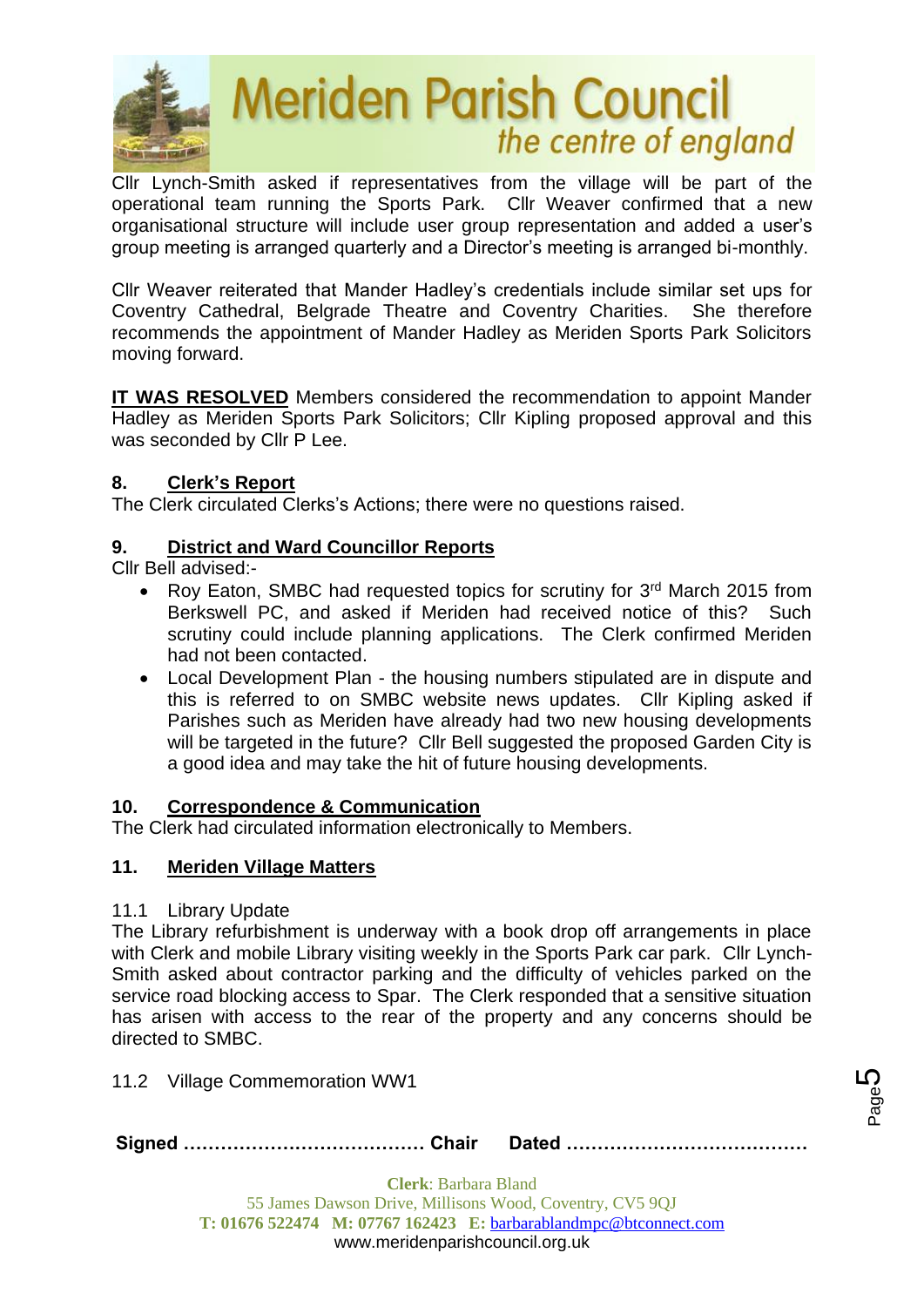

Cllr M Lee reported that the Royal Corps of Signals wish to make the football/cricket matches annual events and the proposed date for 2015 is 10<sup>th</sup> or 17<sup>th</sup> October.

# 11.3 Meriden Gate

11.3(i)Freehold Transfer

Nothing to report as the matter remains in the hands of SMBC Corporate Legal Team.

#### 11.3(ii)Overage

Nothing to report as the matter remains with David Wilson Homes and SMBC.

# 11.4 Taylor Wimpey & Associated S106 Works

The following email was read to Members from Mr Tejinder Chagger, SMBC Highways Engineer; "Things have slipped with regard to opening up the new bus stop. I have been chasing the Contractor for a scheme update and when we are likely to complete the remedial works to resolve the ponding issue we have in the lay-by. I believe the electrical works for the light to the new shelter is also outstanding. The works however to the other bus stop adjacent to the church have been completed. I will update you as soon as I have more details."

**Action**: The Clerk will monitor and liaise with Highways to draw this programme of works to conclusion.

- 11.6 Highways Update
	- Ashley Prior continues to chase Centro regarding their response to 900 bus service using Showell Lane.
	- Bruce Brant reports "I have been approached by the longer standing residents of Maxstoke Lane who are concerned about a noticeable increase in litter along Maxstoke Lane now the new Meriden Gate estate is occupied and established. They are asking if the Streetcare cleansing on The Green can be expanded to doing Maxstoke Lane as well. I have explained that areas like The Green are core sites and attract a different cleansing schedule but will speak to Tammy Rowley about the increase in litter and if there is any assessment measure we can apply to verify the residents' concerns or otherwise?"
	- Ed Bradford reports "as we have previously explained on numerous occasions, we will look at how we can resolve the situation with regards drainage in the longer term on Eaves Green Lane from April (when our new financial year starts). We have offered to meet representatives on site once we have a preliminary design in order that we can use knowledge and understanding of the local area but in the meantime we have asked that, if possible, photographs are provided to help us fully understand the issue and its causes.

Page ပ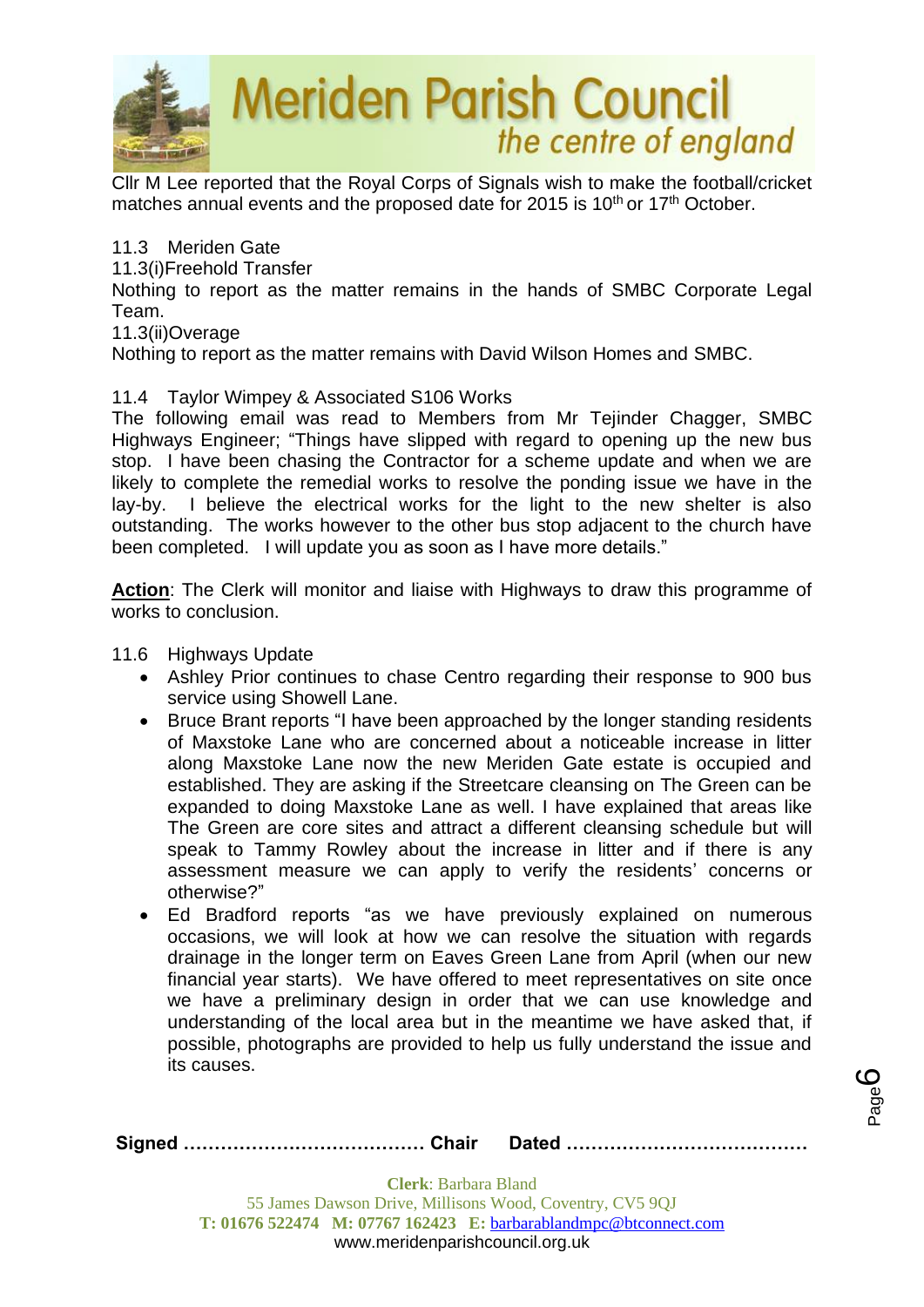

In the meantime our Tanker Services team will do what they can to help but we would stress that this situation is not to be unexpected given the rural nature of the location; silt, mud and debris etc will naturally be present after a rainfall period, and particularly where vehicles are moving on and off surrounding land.

Please bear with us; we are doing our very best to maintain the whole of the highway drainage network across the Borough but we are constrained by the resources available to us. We only have £130,000 to maintain the whole of the highway drainage network for the Borough each year, which doesn't go far and which was committed and spent for 2014/15 some time ago. In addition I only have one Officer who deals with such matters amongst his other duties.

Please note that I have asked a Tanker Services crew and my Officer to take a look to see what we can do to help today and they should be on site early this afternoon."

**Action**: The Clerk will thank all officers for their prompt response and actions.

11.7 Land Registry & Ownership Nothing to report.

11.8 Public Convenience Site Transfer

The Clerk advised that this remains in the hands of Legal Teams.

**Action:** The Clerk will liaise with legal parties to bring the matter to conclusion.

11.9 Dog Fouling

Cllr P Lee reported that this is now in the Meriden Mag and he will chase up what has been reported. Notices for "no dog fouling" on village green to be explored. New signs for parking and fouling to be advised.

11.10 Refuse Collections and Bins

Cllr Lynch-Smith has seen a marked improvement in the sight line of bins after being emptied and put back on drives by refuse operatives on Fillongley Road.

11.11 Solihull Neighbourhoods in Bloom 2015

The Clerk reported that volunteers have come forward with polytunnels and baskets purchased. Contractors giving their labour pro-bono are also confirmed.

**Action**: The Clerk to organise a meeting of all interested parties.

# **12. Parish Council Newsletter**

Members requested this standing item be removed for future meetings.

**Signed ………………………………… Chair Dated …………………………………**

Page  $\blacktriangleright$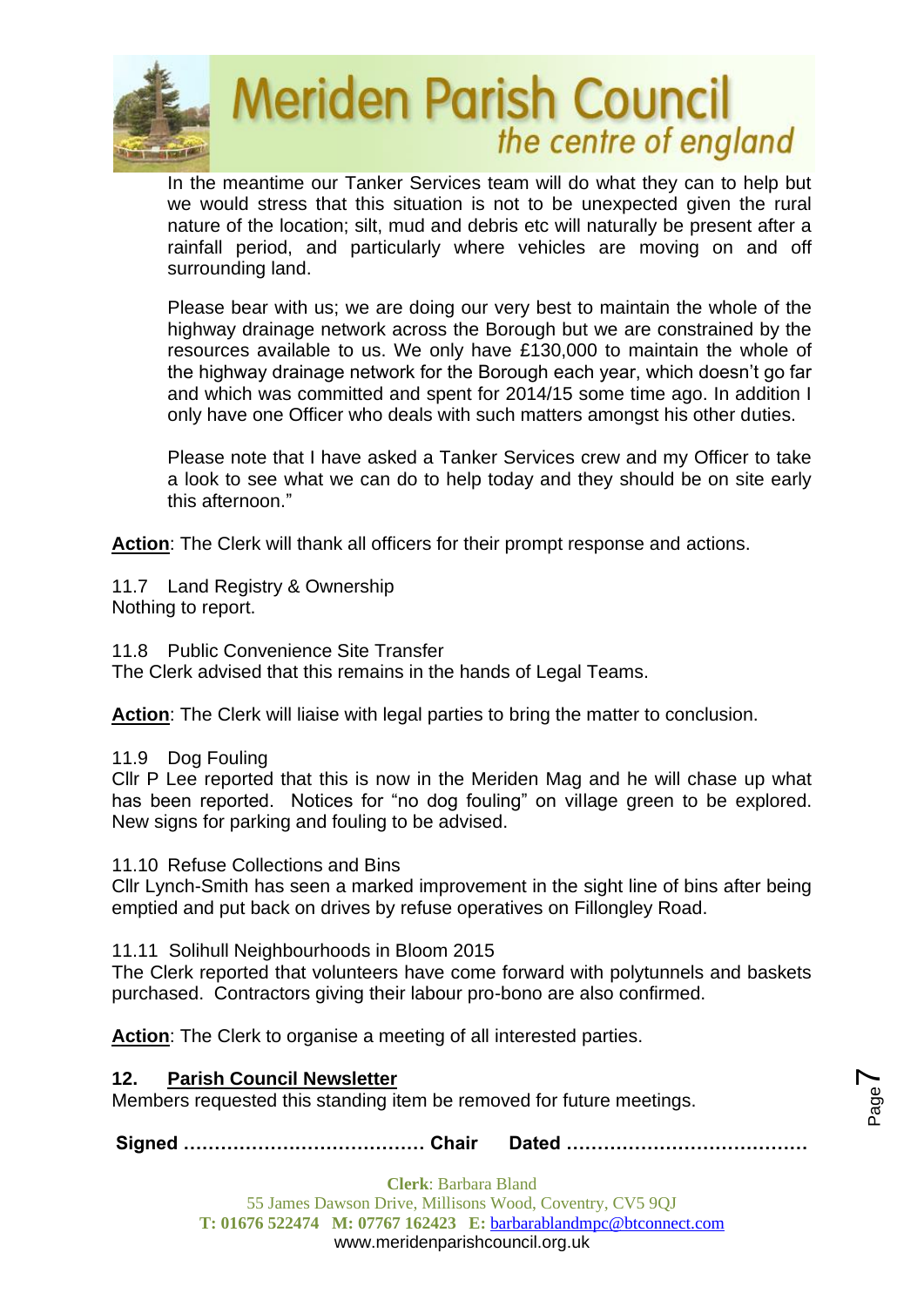

**IT WAS RESOLVED** Members agreed the removal of this standing item.

# **13. Solihull Partnership Group**

Nothing to report.

# **14. Planning Matters**

14.1 Neighbourhood Plan Update

Cllr Weaver reported that she has a list of people interested in taking this forward; it will take approximately 18 months to complete. Meriden's application for Parish designation will go before Cabinet in March.

Action: Cllr Weaver and the Clerk to continue working through the process.

14.2 To receive update and status on Planning Applications

| <b>Planning Application No.</b> | <b>Site</b>              | <b>Proposal</b>             |
|---------------------------------|--------------------------|-----------------------------|
| 2015/141 NEW                    | 133 Fillongley Road      | Two storey side extension   |
|                                 | Meriden                  | and rear extension.         |
|                                 |                          |                             |
|                                 |                          |                             |
| 2015/88 NEW                     | The Wain House,          | Retrospective listed        |
|                                 | <b>Meriden Hall</b>      | building consent for        |
|                                 |                          | replacement windows and     |
|                                 |                          | doors pluys new handrails   |
|                                 |                          | and gates and rear porch.   |
| 2015/123 NEW                    | <b>Meriden Hall Home</b> | Variation of condition      |
|                                 | Park                     | nos.4 (parking spaces to    |
|                                 | (Morrison Park Homes)    | be marked out) and 10       |
|                                 |                          | (stationing of mobile       |
|                                 |                          | homes limited to area       |
|                                 |                          | specified) on planning      |
|                                 |                          | application 1993/73 to      |
|                                 |                          | allow for one additiona     |
|                                 |                          | mobile home and relation    |
|                                 |                          | of car parking spaces.      |
| 2015/44 Waiting                 | Land at Becks Lane       | Erect 3 garages.            |
|                                 | Meriden                  |                             |
| 2014/2263 Waiting               | A & A Meriden Quarry     | Change of use from          |
|                                 | Meriden                  | minerals extraction land to |
|                                 |                          | waste management, to        |
|                                 |                          | allow for expanded waste    |
|                                 |                          | wood treatment oepration    |
|                                 |                          | and associated operational  |

**Signed ………………………………… Chair Dated …………………………………**

**Clerk**: Barbara Bland 55 James Dawson Drive, Millisons Wood, Coventry, CV5 9QJ **T: 01676 522474 M: 07767 162423 E:** [barbarablandmpc@btconnect.com](mailto:barbarablandmpc@btconnect.com) www.meridenparishcouncil.org.uk

Page  $\infty$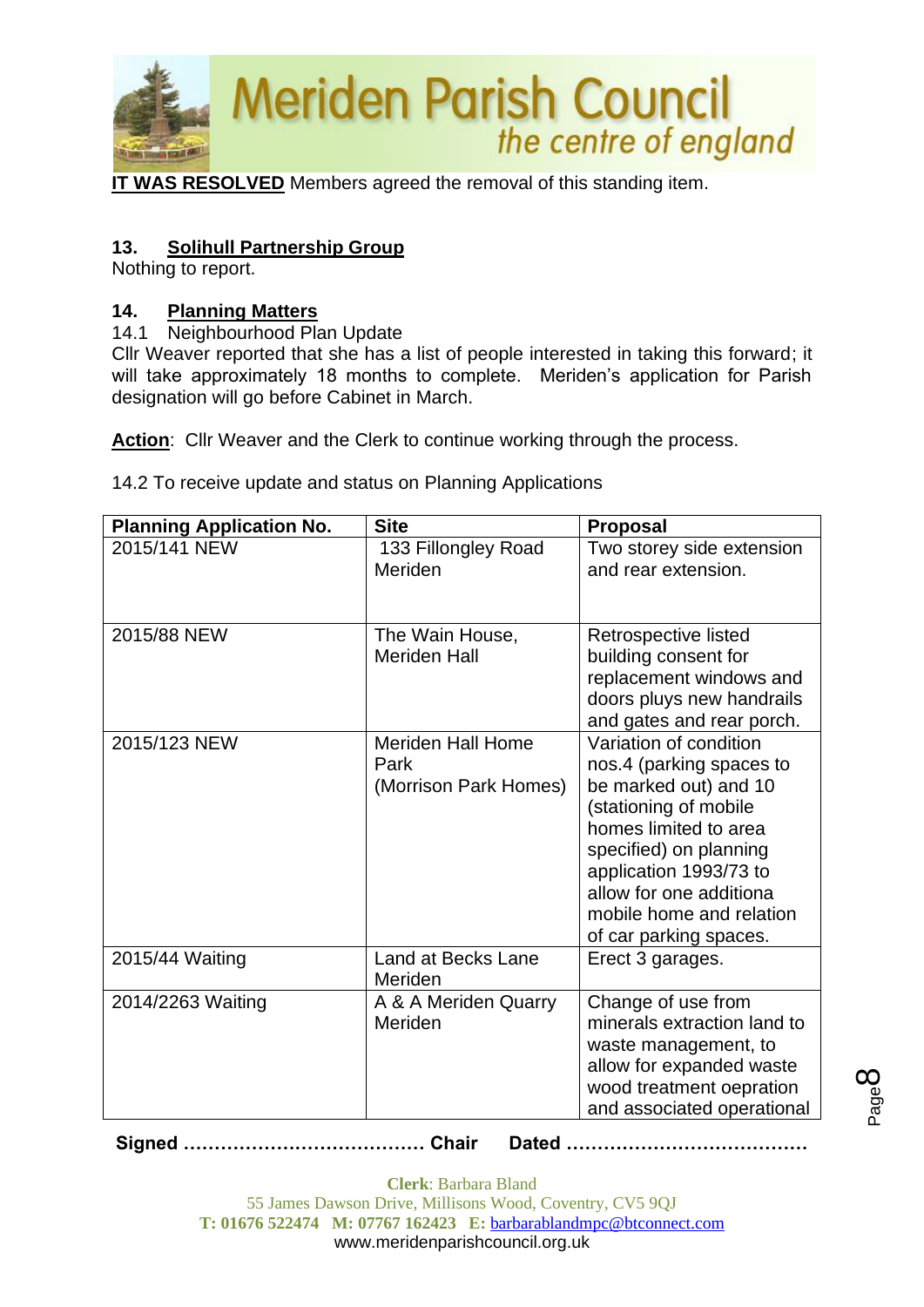

|                                                                                                                                      |                                                                  | development at Meriden<br>Quarry recycling facility.                                                                                                                                                                          |
|--------------------------------------------------------------------------------------------------------------------------------------|------------------------------------------------------------------|-------------------------------------------------------------------------------------------------------------------------------------------------------------------------------------------------------------------------------|
| 2014/2233 Listed Building<br>Approval                                                                                                | Pertemps Group<br>Limited<br><b>Meriden Hall Road</b><br>Meriden | Listed building consent for<br>two storey glazed link to<br>hall an escape stair to rear.                                                                                                                                     |
| 2014/2232 Full Plans Refusal                                                                                                         | Pertemps Group<br>Limited<br><b>Meriden Hall Road</b><br>Meriden | Two storey office<br>extension to the rear single<br>storey glazed link.                                                                                                                                                      |
| 2014/2186 Full Plans<br>Approval                                                                                                     | 94 Main Road, Meriden                                            | Resubmission of<br>2014/1331 demolition of<br>existing 1960s lean to<br>kitchen extension and<br>erection of new<br>kitchen/dining room<br>extension.                                                                         |
| 2014/2096 Waiting                                                                                                                    | The Woodlands, Lodge<br>Green Lane, Meriden                      | Remove condition No. 2 on<br>planning application<br>2007/1782 (use of the<br>development restricted to<br>short term holiday<br>purposes only and not<br>occupied at any time as<br>permanent residential<br>accommodation). |
| 2014/1898 Full Plans Refusal<br><b>APPEAL</b><br>Ref.<br>APP/Q4625/C/14/3000640 to<br><b>Planning Inspectorate</b><br><b>Bristol</b> | Birmingham Road,<br>Meriden                                      | Change of use from<br>agriculture for the use of a<br>caravan storage<br>compound and operational<br>development on land at<br>Birmingham Road,<br>Meriden.                                                                   |
| 2014/2025 Full Plans Refusal<br><b>APPEAL</b>                                                                                        | Highfield House,<br>Leys Lane, Meriden                           | Change of use of an<br>agricultural building to one<br>residential dwelling.                                                                                                                                                  |
| 2014/865 Waiting                                                                                                                     | The Wain House<br><b>Main Road Meriden</b>                       | Erect a glass room.                                                                                                                                                                                                           |
| 2014/1072 Waiting                                                                                                                    | The Wain House<br>Main Road Meriden                              | Listed building consent for<br>a glass room.                                                                                                                                                                                  |

**Action:** The Clerk will receive Members comments for collation and forward to SMBC.

**Signed ………………………………… Chair Dated …………………………………**

Page ග